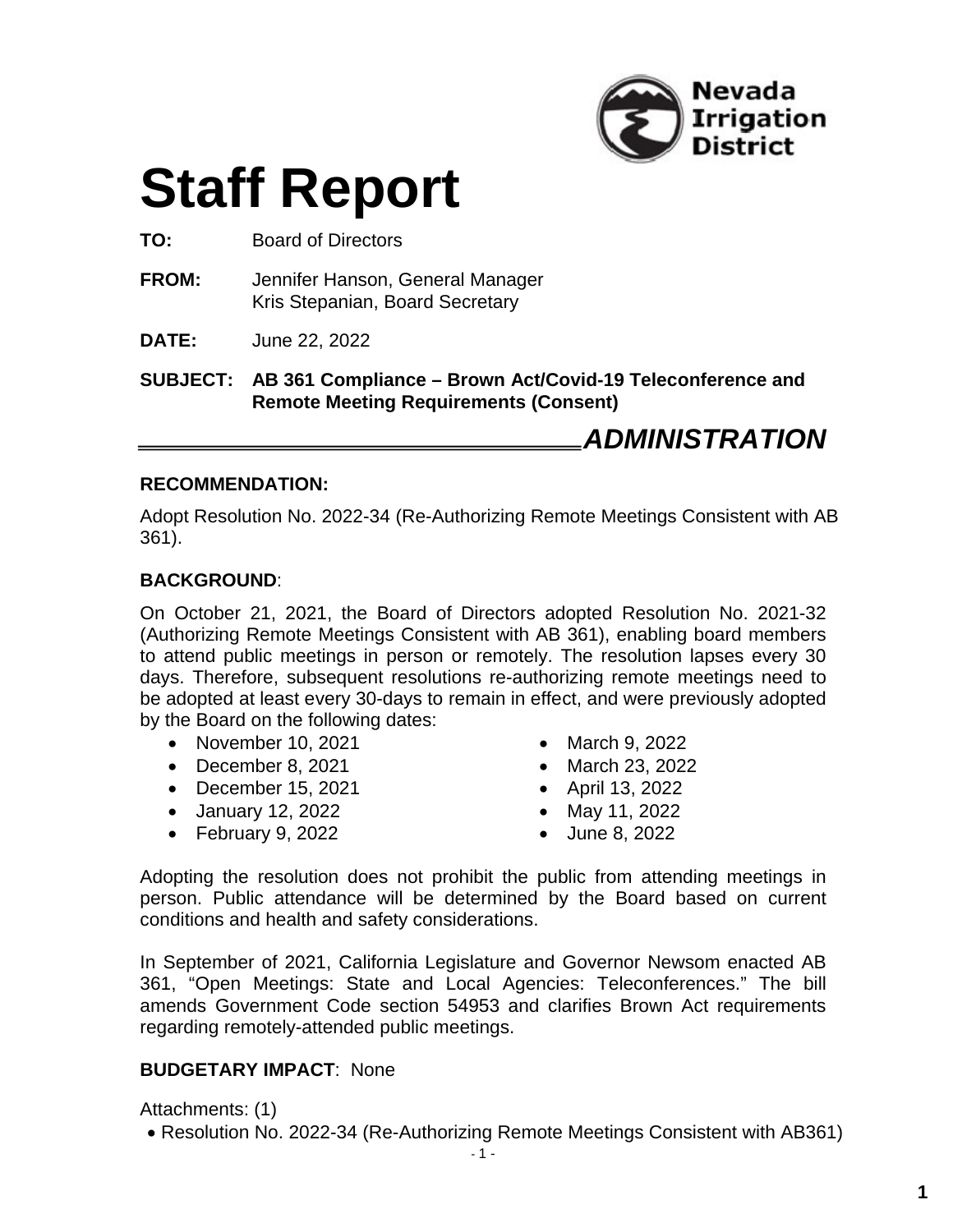

## RESOLUTION NO. 2022-34 OF THE BOARD OF DIRECTORS OF THE NEVADA IRRIGATION DISTRICT

#### **RE-AUTHORIZING REMOTE MEETINGS CONSISTENT WITH AB 361**

**WHEREAS**, the Nevada Irrigation District ("District") is committed to preserving and nurturing public access and participation in meetings of the Board of Directors; and

**WHEREAS**, all meetings of Nevada Irrigation District's legislative bodies are open and public, as required by the Ralph M. Brown Act (Cal. Gov. Code 54950 – 54963), so that any member of the public may attend, participate, and watch the District's legislative bodies conduct their business; and

**WHEREAS**, the Brown Act, Government Code section 54953(e), makes provisions for remote participation in meetings by members of a legislative body by audio or video or both, without compliance with the requirements of Government Code section 54953(b)(3), subject to the existence of certain conditions; and

**WHEREAS**, a required condition of remote meetings is a declaration of a state of emergency by the Governor pursuant to Government Code section 8625, proclaiming the existence of conditions of disaster or of extreme peril to the safety of persons and property within the state caused by conditions as described in Government Code section 8558; and

**WHEREAS**, it is further required that state or local officials have imposed or recommended measures to promote social distancing, or, the legislative body meeting in person would present imminent risks to the health and safety of attendees; and

**WHEREAS**, the Board of Directors previously adopted Resolution Number 2021-32 on October 21, 2021, finding that the requisite conditions exist for the District's legislative bodies to conduct remote meetings without compliance with paragraph (3) of subdivision (b) of section 54953; and

**WHEREAS**, as a condition of extending the use of the provisions found in section 54953(e), the Board of Directors must reconsider the circumstances of the state of emergency; and the Board of Directors has done so; and

**WHEREAS**, emergency conditions persist in the District, specifically, on March 4, 2020, the Governor proclaimed State of Emergency to exist in California due to the COVID-19 pandemic, which proclamation is still active; and

**WHEREAS**, state and local officials have recommended social distancing measures, including masks, to slow the spread of COVID-19 and the contagious Delta variant, and to protect the vulnerable and immunocompromised members of the community; and